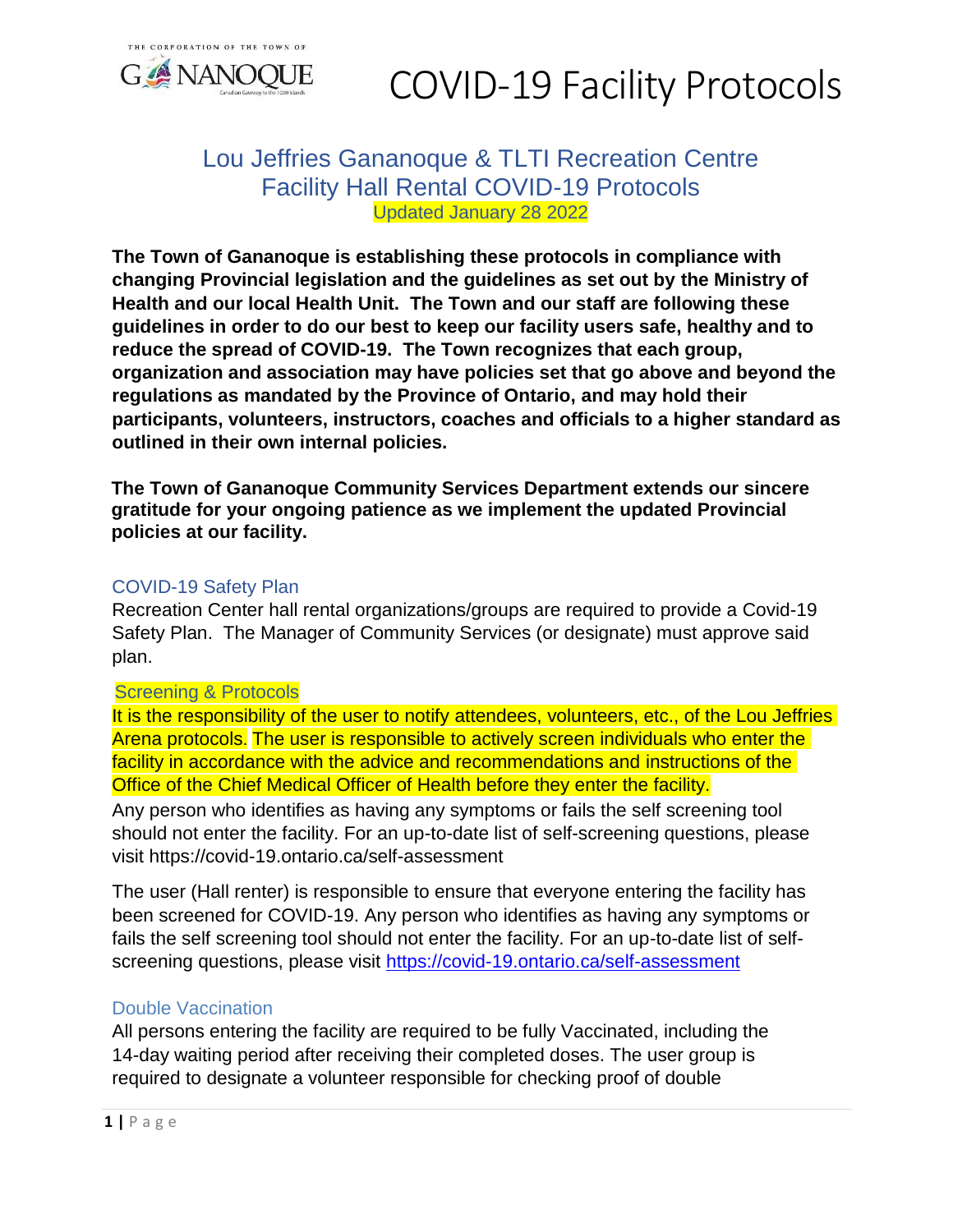

vaccination, and denying access to any visitor(s) who do not provide proof of double vaccination. This legislation applies to all persons born in 2010 or earlier. (See exemptions noted below) Otherwise, all guests that enter the building will be asked to show the Enhanced Vaccination Certificate with QR code (to be scanned using the Verify Ontario App by the volunteer responsible), along with valid photo I.D. The Town of Gananoque is not responsible to provide an electronic device for this verification.

Any person that is unable to show a proof of this enhanced vaccination certificate with QR code confirming double vaccination will be asked to leave the building. If the person refuses to show the certificate, the organizer of the user group shall contact the recreation facility staff and alert them of the issue and this person will be immediately asked to leave the premises. Vaccine certificates with no QR Code, will not be accepted. Individuals must now receive a medical exemption note from a licensed doctor or practitioner and a copy must be submitted the health unit for proper documentation. Medical exemption notes from a doctor or practitioner only, will not be accepted.

| <b>Vaccination Proof Required</b>                                  | <b>Vaccination Proof Not Required</b><br><b>EXEMPTIONS</b>                                  |
|--------------------------------------------------------------------|---------------------------------------------------------------------------------------------|
| 12+ unless exempted                                                | Medical exemption (with documented proof<br>from physician or by a registered nurse and     |
| Parents or guardians of youth participating in<br>organized sports | <b>Health Unit Verification</b> , as outlined by the<br>Ministry of Health, see guidelines) |
| Youth spectators (12-17), including at<br>sporting events          | Children under the age of 12                                                                |
|                                                                    | Making payment or registering/booking for a<br>Town service/program                         |

The following table explains Required vs Exempt from being Double Vaccinated.

# Facility Entrance

 All doors to the facility will remain locked. Access for the Upstairs Hall will be through the single door on the south side of the facility. The renter is to advise the Recreation Coordinator in advance of any participants requiring access to the hall via the lift. 613-382-2149 ext. 1414 [marinarecreation@gananoque.ca](mailto:%20marinarecreation@gananoque.ca) Doors will be opened thirty (30) minutes prior to the booking to allow the user group (hall renter) to enter the facility. Doors will be immediately locked at the booking time. Any person that leaves the facility is required to be checked for double vaccination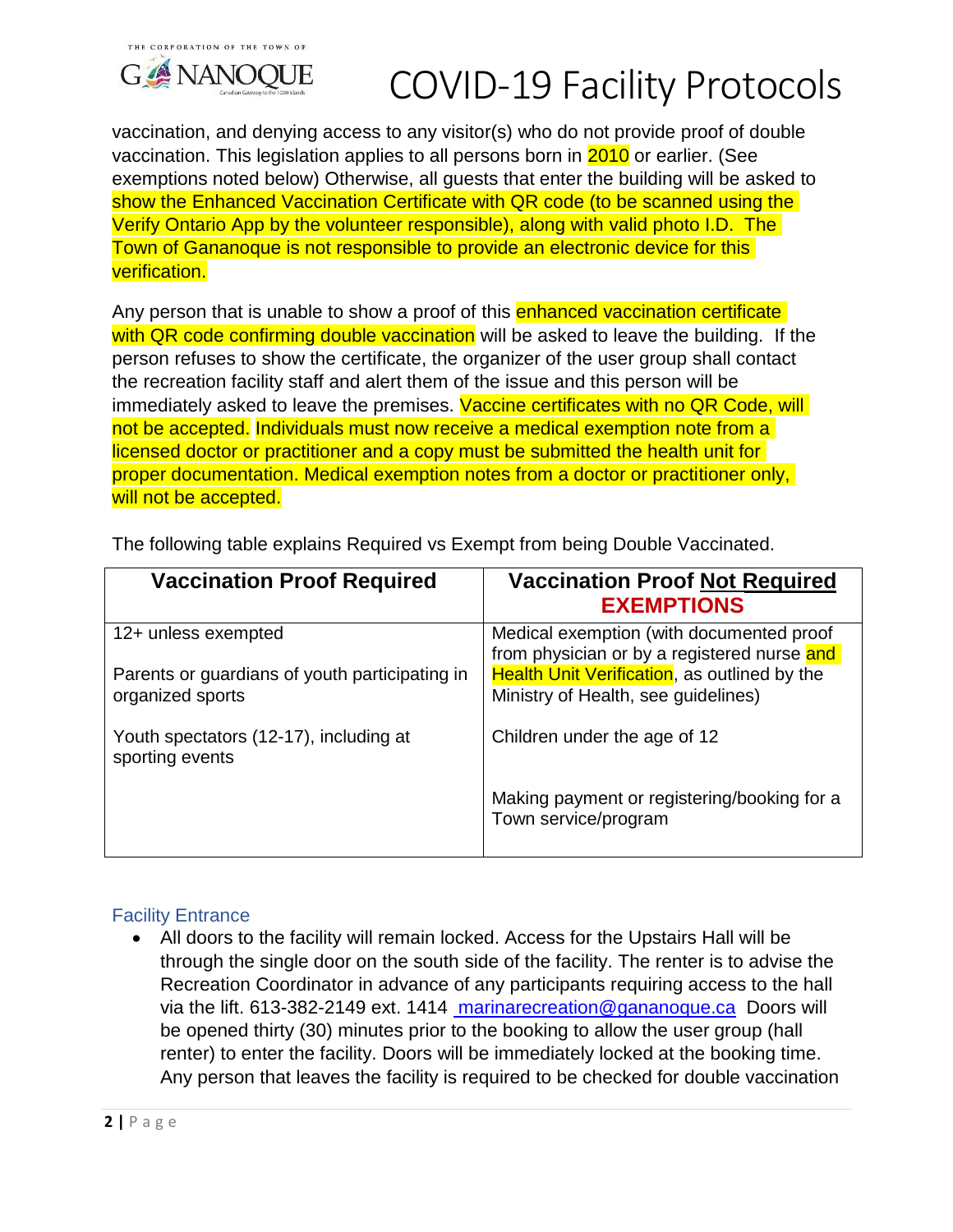

upon return into the facility. Those attending a rental at the Upstairs Hall will not have access to any other area of the facility.

#### Exiting the Facility

User groups are to exit the facility using the south side stairwell and exit doors or via the lift and main doors for accessibility purposes. Congregating after the booking time has expired in the hall or lower level area is not permitted. Guests must exit the facility immediately following the completion of the event/activity and are required to have exited the premises within 30 minutes of the booking time completion.

#### Meeting & Event

No more than 10 people may be seated together at any table in the rented space. No patrons are permitted to dance or sing, including by performing karaoke, within the rented space.

### Physical Distancing and Face Coverings/Masks

Any individual who enters the facility MUST wear a face covering/mask in a manner that covers their mouth, nose and chin.

For greater clarification, face coverings/masks can be removed while participants are engaged in physical activity (i.e. fitness classes)

Participants may arrive up to thirty (30) minutes prior to their booking and must vacate the building thirty (30) minutes after their booked allotted time. Loitering and/or congregating in the facility will not be permitted.

**The maximum number of participants in the Upper Hall is now reduced to 50% capacity limiting the number of people to 111 or the number where participants can safely maintain 2 meters apart.** 

Note: The washrooms located in the Upstairs Hall are open for use.

#### Food and Beverage

Outside beverages (non-alcoholic), can be brought into the facility but every participant for indoor hall use MUST remain seated while consuming food or drink and while masks are off.

#### Parking lot

The parking lot is considered part of the facility, meaning that all regulations on gathering limits apply. All facility users must ensure that the guidelines and regulations from the Municipal, Provincial and Federal governments along with the local Public Health Unit are followed.

#### Flow of traffic

It is imperative that all guests of the facility refrain from loitering or congregating and